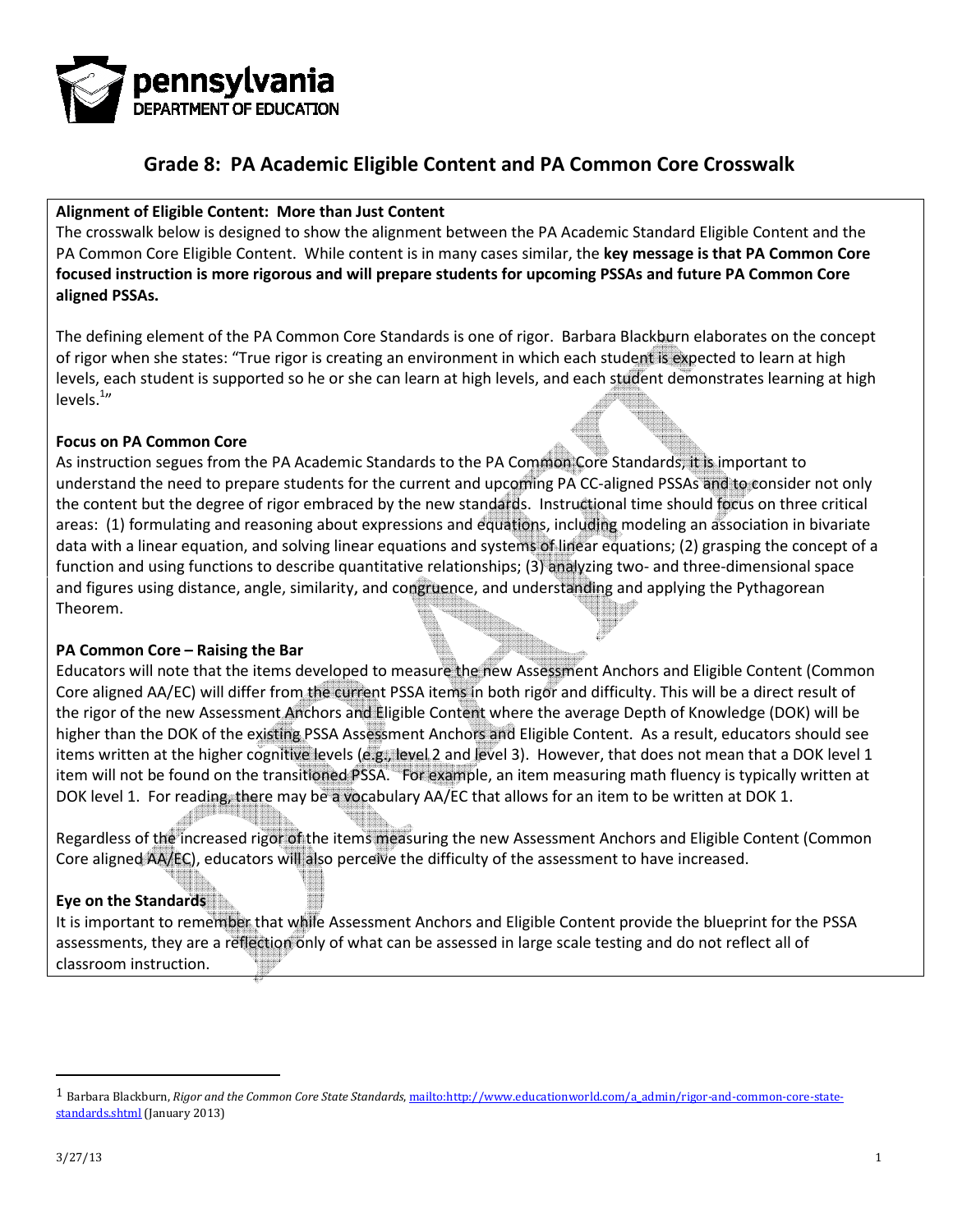

| <b>PA Academic Standards Eligible</b><br><b>Content</b>                                                                                                                                                                          | <b>PA Common Core Standards</b><br><b>Eligible Content</b>                                                                                                                                                                                                                                                                                                                                                                                                                                                                                                                                                                                                                                                                        | <b>Comment</b>                                                                                                              |
|----------------------------------------------------------------------------------------------------------------------------------------------------------------------------------------------------------------------------------|-----------------------------------------------------------------------------------------------------------------------------------------------------------------------------------------------------------------------------------------------------------------------------------------------------------------------------------------------------------------------------------------------------------------------------------------------------------------------------------------------------------------------------------------------------------------------------------------------------------------------------------------------------------------------------------------------------------------------------------|-----------------------------------------------------------------------------------------------------------------------------|
| <b>M8.A Numbers and Operations</b>                                                                                                                                                                                               | M08.A-N The Number System                                                                                                                                                                                                                                                                                                                                                                                                                                                                                                                                                                                                                                                                                                         |                                                                                                                             |
| M8.A.1.1.1 Represent numbers using<br>scientific notation and/or exponential forms.                                                                                                                                              | M08.A-N.1.1.1 Determine whether a number<br>is rational or irrational. For rational numbers,<br>show that the decimal expansion terminates<br>or repeats (limit repeating decimals to<br>thousandths).<br>M08.B-E.1.1.4 Perform operations with<br>numbers expressed in scientific notation,<br>including problems where both decimal and<br>scientific notation are used. Express answers in<br>scientific notation and choose units of<br>appropriate size for measurements of very<br>large or very small quantities (e.g., use.<br>millimeters per year for seafloor spreading).<br>Interpret scientific notation that has been<br>generated by technology (e.g., interpret<br>4.7EE9 displayed on a calculator as 4.7 x 109. | PACCS performs operations with<br>numbers in scientific notation<br>Use numbers in scientific<br>notation to make estimates |
| M8.A.1.1.2 Find the square or cube of a<br>whole number (single digit) and/or the<br>square root of a perfect square (without a<br>calculator) and explain the relationship<br>between the two (i.e. square and square<br>root). | M08.A-N.1.1.3 Estimate the value of irrational<br>numbers without a calculator (limit whole<br>number radicand to less than 144).<br>Example: V5 is between 2 and 3 but closer to 2.<br>M08.B-E.1.1.1 Apply one or more properties of<br>integer exponents to generate equivalent<br>numerical expressions without a calculator<br>(with final answers expressed in exponential<br>form with positive exponents). Properties will<br>be provided.<br>Example: $312 \times 3 - 15 = 3 - 3 = 1/27$ .                                                                                                                                                                                                                                | PACCS performs operations with<br>numbers in scientific notation<br>Use numbers in scientific<br>notation to make estimates |
| M8.A.2.1.1 Simplify numeric expressions<br>involving integers, using the order of<br>operations. (May include all types of<br>grouping symbols. No combining negatives<br>with exponents [4-3] or compound<br>exponents).        | <b>Intentionally Blank</b>                                                                                                                                                                                                                                                                                                                                                                                                                                                                                                                                                                                                                                                                                                        | Not specifically addressed in<br><b>PACCS Eligible Content</b>                                                              |
| M8.A.2.2.1 Solve problems involving<br>percent's (e.g., tax, discounts, etc.) Do not<br>include percent increase or decrease.                                                                                                    | <b>Intentionally Blank</b>                                                                                                                                                                                                                                                                                                                                                                                                                                                                                                                                                                                                                                                                                                        | Not specifically addressed in<br><b>PACCS Eligible Content</b>                                                              |
| M8.A.2.2.2 Represent or solve rate problems<br>(e.g., unit rates, simple interest, distance,<br>etc.) Students may be asked to solve for any                                                                                     | M08.B-E.2.1.1 Graph proportional<br>relationships, interpreting the unit rate as the<br>slope of the graph. Compare two different                                                                                                                                                                                                                                                                                                                                                                                                                                                                                                                                                                                                 | PACCS uses the slope for<br>different types of problems than<br>PA Academic                                                 |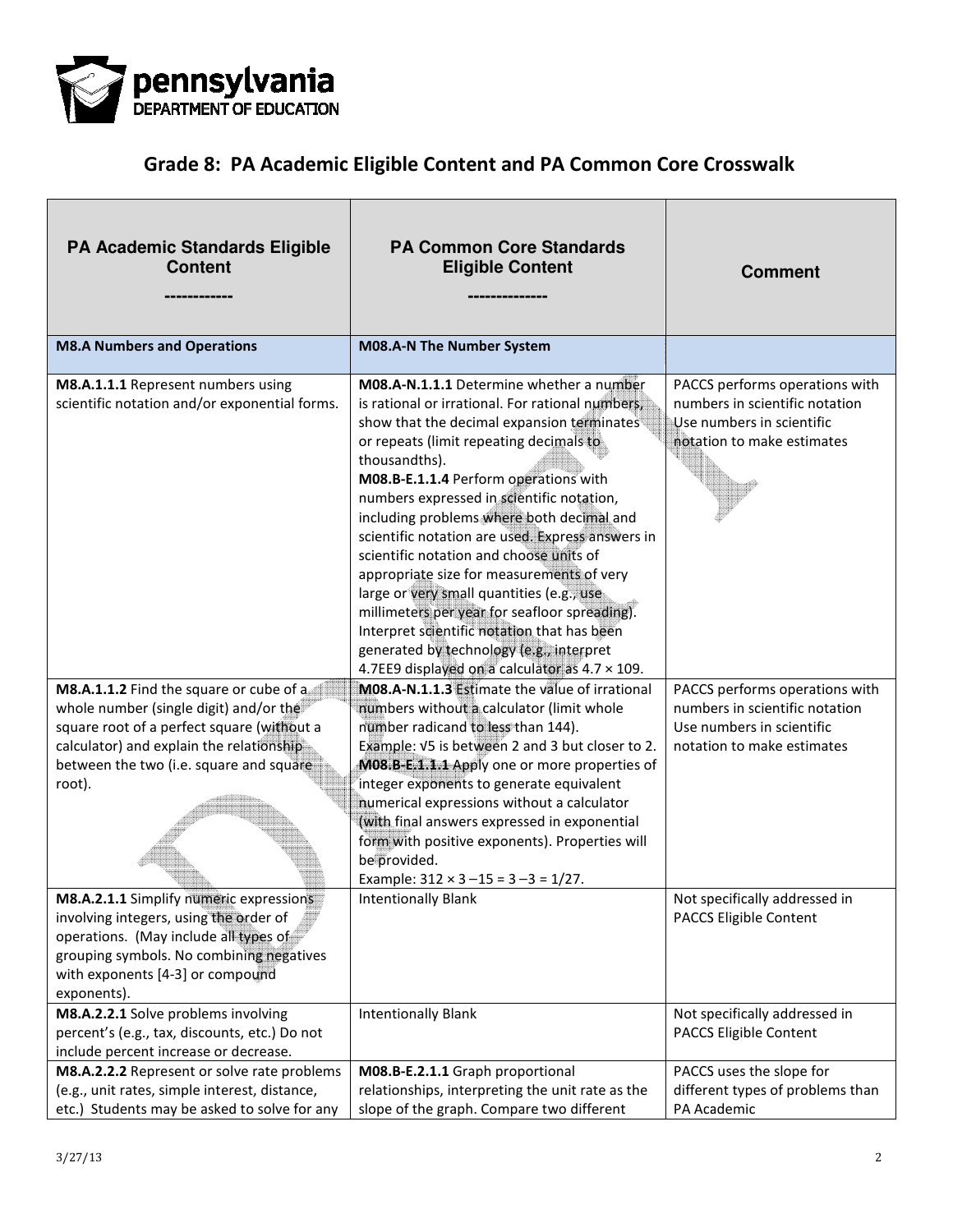

| PA Academic Standards Eligible<br><b>Content</b>                                                                                                                     | <b>PA Common Core Standards</b><br><b>Eligible Content</b>                                                                                                                                                                                                                                                                                                                                  | <b>Comment</b>                                                                                                                                                                                   |
|----------------------------------------------------------------------------------------------------------------------------------------------------------------------|---------------------------------------------------------------------------------------------------------------------------------------------------------------------------------------------------------------------------------------------------------------------------------------------------------------------------------------------------------------------------------------------|--------------------------------------------------------------------------------------------------------------------------------------------------------------------------------------------------|
| term (formulas provided on the reference<br>sheet for distance and interest).                                                                                        | proportional relationships represented in<br>different ways.<br>Example: Compare a distance-time graph to a<br>distance-time equation to determine which of<br>two moving objects has greater speed.<br>M08.B-E.2.1.2 Use similar right triangles to<br>show and explain why the slope m is the same<br>between any two distinct points on a non-<br>vertical line in the coordinate plane. |                                                                                                                                                                                                  |
| M8.A.3.1.1 Identify, use and/or explain<br>when it is appropriate to round up or round<br>down.                                                                      | Intentionally Blank                                                                                                                                                                                                                                                                                                                                                                         | Not specifically addressed in<br>PACCS Eligible Content                                                                                                                                          |
| M8.A.3.1.2 Identify, apply and/or explain<br>when an exact answer is needed or when<br>estimation is appropriate.                                                    | <b>Intentionally Blank</b>                                                                                                                                                                                                                                                                                                                                                                  | Not specifically addressed in<br>PACCS Eligible Content                                                                                                                                          |
| M8.A.3.2.1 Estimate answers to problems<br>involving percent's (percent's will be limited<br>to: 1%, 10%, 15%, 20%, 25%, 50% or 75%).                                | Intentionally Blank                                                                                                                                                                                                                                                                                                                                                                         | Not specifically addressed in<br>PACCS Eligible Content.                                                                                                                                         |
| M8.A.3.3.1 Add, subtract, multiply and/or<br>divide integers, fractions and/or decimals<br>with and without a calculator (straight<br>computation or word problems). | <b>Intentionally Blank</b>                                                                                                                                                                                                                                                                                                                                                                  | Not specifically addressed in<br>PACCS Eligible Content                                                                                                                                          |
| <b>Intentionally Blank</b>                                                                                                                                           | M08.A-N.1.1.2 Convert a terminating or<br>repeating decimal into a rational number (limit<br>repeating decimals to thousandths).                                                                                                                                                                                                                                                            | Not specifically addressed in PA<br>Academic Standard Eligible<br>Content.<br>In transitioning to PACCS, these<br>specific statements will be<br>assessed and should be explicitly<br>addressed. |
| <b>Intentionally Blank</b>                                                                                                                                           | M08.A-N.1.1.4 Use rational approximations of<br>irrational numbers to compare and order<br>irrational numbers.                                                                                                                                                                                                                                                                              | Not specifically addressed in PA<br>Academic Standard Eligible<br>Content.<br>In transitioning to PACCS, these<br>specific statements will be<br>assessed and should be explicitly<br>addressed. |
| <b>Intentionally Blank</b>                                                                                                                                           | M08.A-N.1.1.5 Locate/identify rational and<br>irrational numbers at their approximate                                                                                                                                                                                                                                                                                                       | Not specifically addressed in PA<br>Academic Standard Eligible                                                                                                                                   |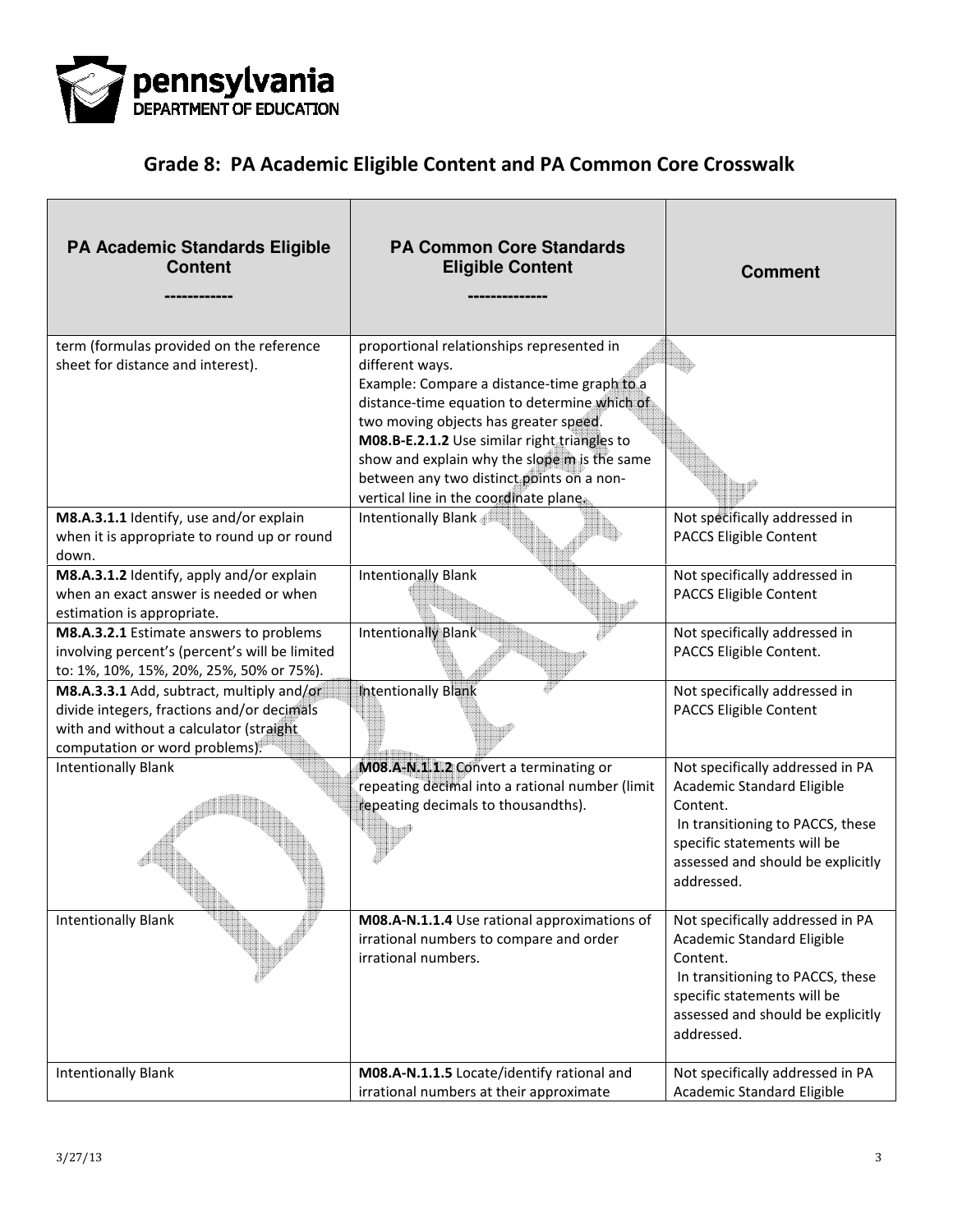

| <b>PA Academic Standards Eligible</b><br><b>Content</b>                                                                                                                                                    | <b>PA Common Core Standards</b><br><b>Eligible Content</b>                                                                                                                                                                                                                                                                                                                                                                                                                                      | <b>Comment</b>                                                                                                                                                                                   |
|------------------------------------------------------------------------------------------------------------------------------------------------------------------------------------------------------------|-------------------------------------------------------------------------------------------------------------------------------------------------------------------------------------------------------------------------------------------------------------------------------------------------------------------------------------------------------------------------------------------------------------------------------------------------------------------------------------------------|--------------------------------------------------------------------------------------------------------------------------------------------------------------------------------------------------|
|                                                                                                                                                                                                            | locations on a number line.                                                                                                                                                                                                                                                                                                                                                                                                                                                                     | Content.<br>In transitioning to PACCS, these<br>specific statements will be<br>assessed and should be explicitly<br>addressed                                                                    |
| <b>Intentionally Blank</b>                                                                                                                                                                                 | M08.B-E.1.1.2 Use square root and cube root<br>symbols to represent solutions to equations of<br>the form $x2 = p$ and $x3 = p$ , where p is a<br>positive rational number. Evaluate square<br>roots of perfect squares (up to and including<br>122) and cube roots of perfect cubes (up to<br>and including 53) without a calculator.<br>Example: If $x2 = 25$ then $x = \pm \sqrt{25}$ .                                                                                                      | Not specifically addressed in PA<br>Academic Standard Eligible<br>Content.<br>In transitioning to PACCS, these<br>specific statements will be<br>assessed and should be explicitly<br>addressed. |
| <b>Intentionally Blank</b>                                                                                                                                                                                 | M08.B-E.1.1.3 Estimate very large or very<br>small quantities by using numbers expressed in<br>the form of a single digit times an integer<br>power of 10, and express how many times<br>larger or smaller one number is than another.<br><b>Example: Estimate the population of the</b><br>United States as $3 \times 108$ and the population of<br>the world as $7 \times 109$ , and determine that the<br>world population is more than 20 times larger<br>than the United States population | Not specifically addressed in PA<br>Academic Standard Eligible<br>Content.<br>In transitioning to PACCS, these<br>specific statements will be<br>assessed and should be explicitly<br>addressed. |
| <b>M8.B Measurement</b>                                                                                                                                                                                    |                                                                                                                                                                                                                                                                                                                                                                                                                                                                                                 |                                                                                                                                                                                                  |
| M8.B.1.1.1 Convert among metric<br>measurements (milli, centi, kilo using meter,<br>liter and gram) (table of equivalency<br>provided on the reference sheet).                                             | Intentionally Blank                                                                                                                                                                                                                                                                                                                                                                                                                                                                             | Not specifically addressed in<br>PACCS Eligible Content                                                                                                                                          |
| <b>M8.B.1.1.2</b> Convert customary<br>measurements up to 2 units above or below<br>the given unit (e.g., inches to yards, pints to<br>gallons) (table of equivalency provided on<br>the reference sheet). | Intentionally Blank                                                                                                                                                                                                                                                                                                                                                                                                                                                                             | Not specifically addressed in<br>PACCS Eligible Content                                                                                                                                          |
| M8.B.1.1.3 Convert time up to 2 units above<br>or below given unit (e.g., seconds to hours).                                                                                                               | <b>Intentionally Blank</b>                                                                                                                                                                                                                                                                                                                                                                                                                                                                      | Not specifically addressed in<br>PACCS Eligible Content                                                                                                                                          |
| M8.B.1.1.4 Convert from Fahrenheit to<br>Celsius or Celsius to Fahrenheit (formulas<br>provided on the reference sheet).                                                                                   | <b>Intentionally Blank</b>                                                                                                                                                                                                                                                                                                                                                                                                                                                                      | Not specifically addressed in<br><b>PACCS Eligible Content</b>                                                                                                                                   |
| M8.B.2.1.1 Determine the total number of                                                                                                                                                                   | <b>Intentionally Blank</b>                                                                                                                                                                                                                                                                                                                                                                                                                                                                      | Not specifically addressed in                                                                                                                                                                    |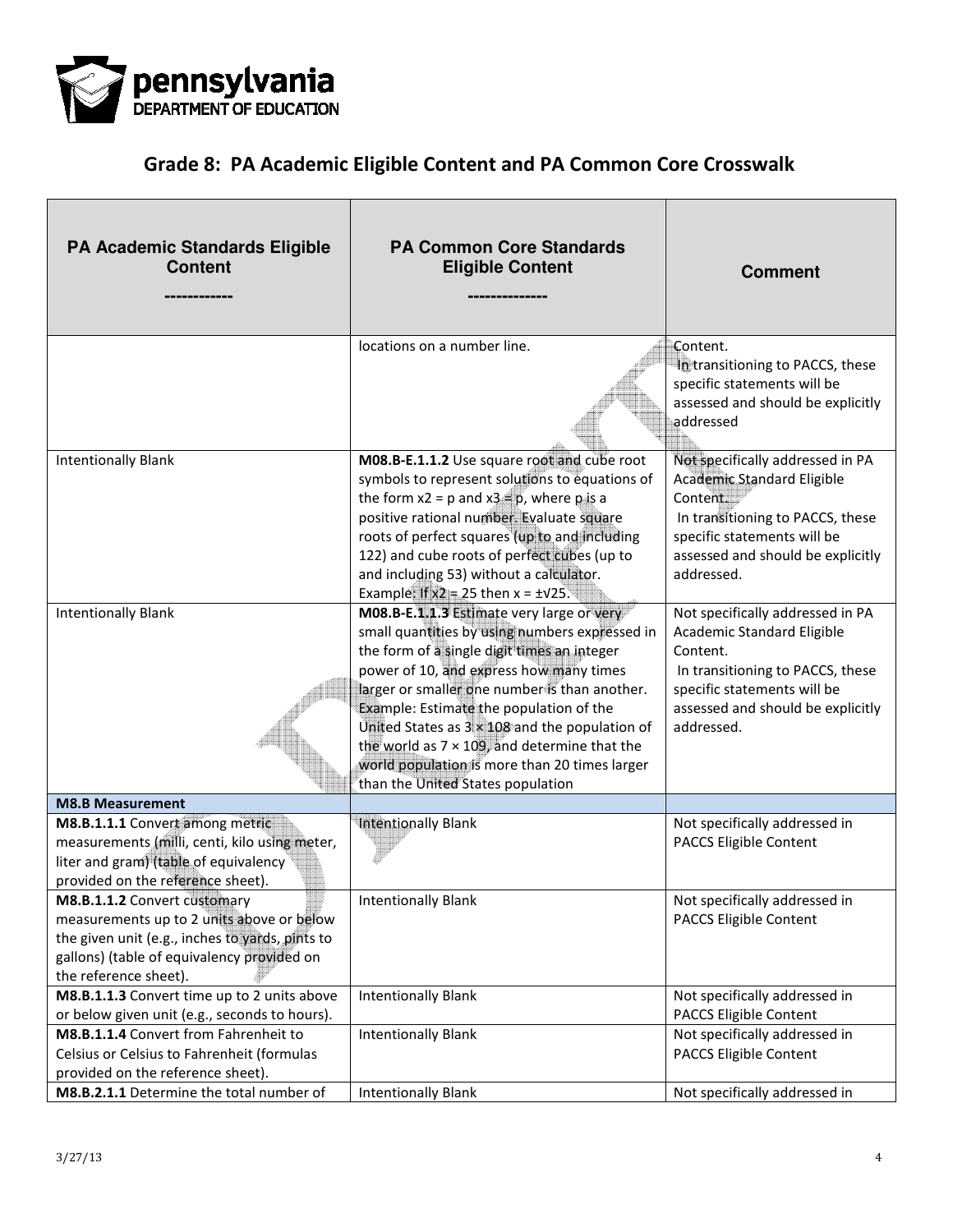

| <b>PA Academic Standards Eligible</b><br><b>Content</b>                                                                                                                                                                                  | <b>PA Common Core Standards</b><br><b>Eligible Content</b>                                                                                                                                                                                                                                                                                                                                                                                                                                      | <b>Comment</b>                                                                                                                                                                                                                                                              |
|------------------------------------------------------------------------------------------------------------------------------------------------------------------------------------------------------------------------------------------|-------------------------------------------------------------------------------------------------------------------------------------------------------------------------------------------------------------------------------------------------------------------------------------------------------------------------------------------------------------------------------------------------------------------------------------------------------------------------------------------------|-----------------------------------------------------------------------------------------------------------------------------------------------------------------------------------------------------------------------------------------------------------------------------|
| degrees in the interior angles of a polygon in<br>3 - 8 sided figures (formula provided on the<br>reference sheet).                                                                                                                      |                                                                                                                                                                                                                                                                                                                                                                                                                                                                                                 | <b>PACCS Eligible Content</b>                                                                                                                                                                                                                                               |
| M8.B.2.1.2 Determine the measurement of<br>one interior angle of a regular polygon (3-8<br>sided polygons, formula provided on the<br>reference sheet).                                                                                  | <b>Intentionally Blank</b>                                                                                                                                                                                                                                                                                                                                                                                                                                                                      | Not specifically addressed in<br>PACCS Eligible Content                                                                                                                                                                                                                     |
| M8.B.2.1.3 Determine the number of sides<br>of a polygon given the total number of<br>degrees in the interior angles (3-8 sided<br>polygons, formula provided on the reference<br>sheet).                                                | <b>Intentionally Blank</b>                                                                                                                                                                                                                                                                                                                                                                                                                                                                      | Not specifically addressed in<br><b>PACCS Eligible Content</b>                                                                                                                                                                                                              |
| M8.B.2.2.1 Calculate the surface area of<br>cubes and rectangular prisms (formula<br>provided on the reference sheet).                                                                                                                   | <b>Intentionally Blank</b>                                                                                                                                                                                                                                                                                                                                                                                                                                                                      | Not specifically addressed in<br>PACCS Eligible Content                                                                                                                                                                                                                     |
| M8.B.2.2.2 Calculate the volume of cubes<br>and rectangular prisms (formulas provided<br>on the reference sheet).                                                                                                                        | M08.C-G.3.1.1 Apply formulas for the volumes<br>of cones, cylinders, and spheres to solve real-<br>world and mathematical problems. Formulas<br>will be provided.                                                                                                                                                                                                                                                                                                                               | PACCS addresses application to<br>value problems                                                                                                                                                                                                                            |
| M8.B.2.2.3 Determine the appropriate type<br>of measurement (circumference, perimeter,<br>area, surface area, volume) for a given<br>situation (e.g., which measurement is<br>needed to determine the amount of<br>carpeting for a room) | Intentionally Blank                                                                                                                                                                                                                                                                                                                                                                                                                                                                             | Not specifically addressed in<br>PACCS Eligible Content                                                                                                                                                                                                                     |
| <b>M8.C Geometry</b>                                                                                                                                                                                                                     | M08.C-G Geometry                                                                                                                                                                                                                                                                                                                                                                                                                                                                                |                                                                                                                                                                                                                                                                             |
| M8.C.1.1.1 Match the three-dimensional<br>figure with its net (cube, cylinder, cone,<br>prism, pyramid). Any measurements used<br>should be consistent in the stem and answer<br>choices.                                                | MO8.C-G.1.1.1 Identify and apply properties of<br>rotations, reflections, and translations.<br>Example: Angle measures are preserved in<br>rotations, reflections, and translations.<br>M08.C-G.1.1.2 Given two congruent figures,<br>describe a sequence of transformations that<br>exhibits the congruence between them.<br>M08.C-G.3.1.1 Apply formulas for the volumes<br>of cones, cylinders, and spheres to solve real-<br>world and mathematical problems. Formulas<br>will be provided. | PACCS goes into great detail with<br>geometry related to rotations,<br>reflections and translations, also,<br>students need to know the<br>formulas for volume and be able<br>to use them.<br>PACCS goes into different types<br>of problems using the coordinate<br>plane. |
| M8.C.1.1.2 Define, identify and/or use                                                                                                                                                                                                   | M08.C-G.1.1.1 Identify and apply properties of                                                                                                                                                                                                                                                                                                                                                                                                                                                  | PACCS extends to rotations                                                                                                                                                                                                                                                  |
| properties of angles formed by intersecting<br>lines (complementary, supplementary,                                                                                                                                                      | rotations, reflections, and translations.<br>Example: Angle measures are preserved in                                                                                                                                                                                                                                                                                                                                                                                                           | reflections and translation                                                                                                                                                                                                                                                 |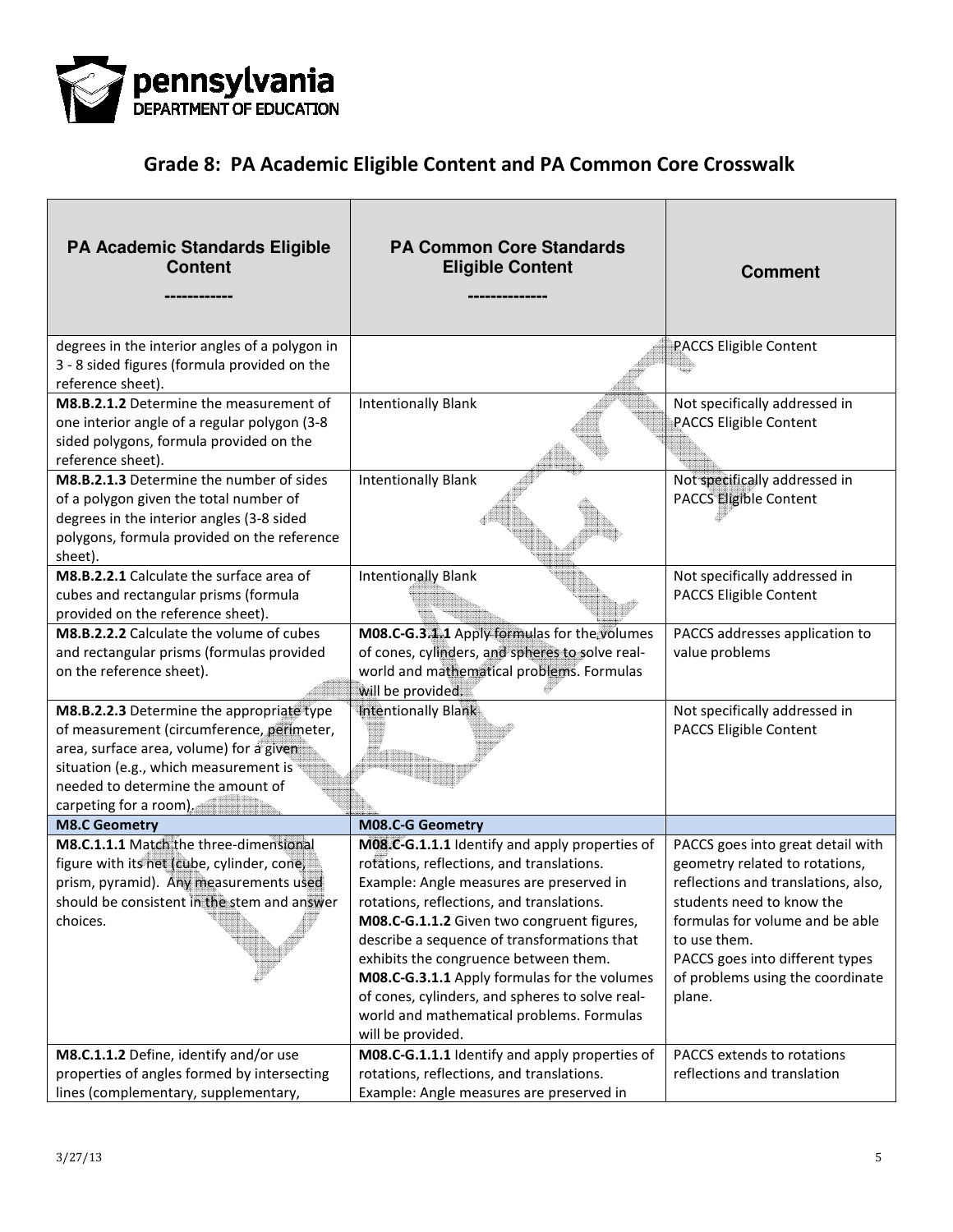

| PA Academic Standards Eligible<br><b>Content</b>                                                                                                                                                                                               | <b>PA Common Core Standards</b><br><b>Eligible Content</b>                                                                                                                                                                                                                                                                                                                                                                                                                                       | <b>Comment</b>                                                                                                                                                                                   |
|------------------------------------------------------------------------------------------------------------------------------------------------------------------------------------------------------------------------------------------------|--------------------------------------------------------------------------------------------------------------------------------------------------------------------------------------------------------------------------------------------------------------------------------------------------------------------------------------------------------------------------------------------------------------------------------------------------------------------------------------------------|--------------------------------------------------------------------------------------------------------------------------------------------------------------------------------------------------|
| adjacent and/or vertical angles).                                                                                                                                                                                                              | rotations, reflections, and translations.                                                                                                                                                                                                                                                                                                                                                                                                                                                        |                                                                                                                                                                                                  |
| M8.C.1.1.3 Define, identify and/or use<br>properties of angles formed when two<br>parallel lines are cut by a transversal<br>(alternate interior, alternate exterior,<br>vertical corresponding).<br>M8.C.1.2.1 Use the Pythagorean Theorem to | M08.C-G.1.1.1 Identify and apply properties of<br>rotations, reflections, and translations.<br>Example: Angle measures are preserved in<br>rotations, reflections, and translations.<br>M08.C-G.2.1.1 Apply the converse of the                                                                                                                                                                                                                                                                  | <b>PACCS</b> extends to rotations<br>reflections and translation<br>PACCS mentions the proof of the                                                                                              |
| find the measure of a missing side of a right<br>triangle (formula provided on the reference<br>sheet - whole numbers only).                                                                                                                   | Pythagorean theorem to show a triangle is a<br>right triangle.<br>M08.C-G.2.1.2 Apply the Pythagorean<br>theorem to determine unknown side lengths<br>in right triangles in real-world and<br>mathematical problems in two and three<br>dimensions. (Figures provided for problems in<br>three dimensions will be consistent with<br>Eligible Content in grade 8 and below)<br>M08.C-G.2.1.3 Apply the Pythagorean<br>theorem to find the distance between two<br>points in a coordinate system. | Pythagorean Theorem and<br>applying the Pythagorean<br>Theorem to finding the distance<br>between two points on the<br>coordinate plane                                                          |
| M8.C.3.1.1 Plot, locate or identify ordered<br>pairs on a coordinate plane (the point may<br>be a vertex of a polygon).                                                                                                                        | M08.C-G.1.1.1 Identify and apply properties of<br>rotations, reflections, and translations.<br>Example: Angle measures are preserved in<br>rotations, reflections, and translations.                                                                                                                                                                                                                                                                                                             | PACCS extends to rotations<br>reflections and translation                                                                                                                                        |
| <b>Intentionally Blank</b>                                                                                                                                                                                                                     | M08.C-G.1.1.3 Describe the effect of dilations,<br>translations, rotations, and reflections on two-<br>dimensional figures, using coordinates.                                                                                                                                                                                                                                                                                                                                                   | Not specifically addressed in PA<br>Academic Standard Eligible<br>Content.<br>In transitioning to PACCS, these<br>specific statements will be<br>assessed and should be explicitly<br>addressed  |
| <b>Intentionally Blank</b>                                                                                                                                                                                                                     | M08.C-G.1.1.4 Given two similar two-<br>dimensional figures, describe a sequence of<br>transformations that exhibits the similarity<br>between them.                                                                                                                                                                                                                                                                                                                                             | Not specifically addressed in PA<br>Academic Standard Eligible<br>Content.<br>In transitioning to PACCS, these<br>specific statements will be<br>assessed and should be explicitly<br>addressed. |
| <b>M8.D Algebraic Concepts</b>                                                                                                                                                                                                                 | <b>M08.B-E Expressions and Equations</b><br><b>M08.B-F Functions</b>                                                                                                                                                                                                                                                                                                                                                                                                                             |                                                                                                                                                                                                  |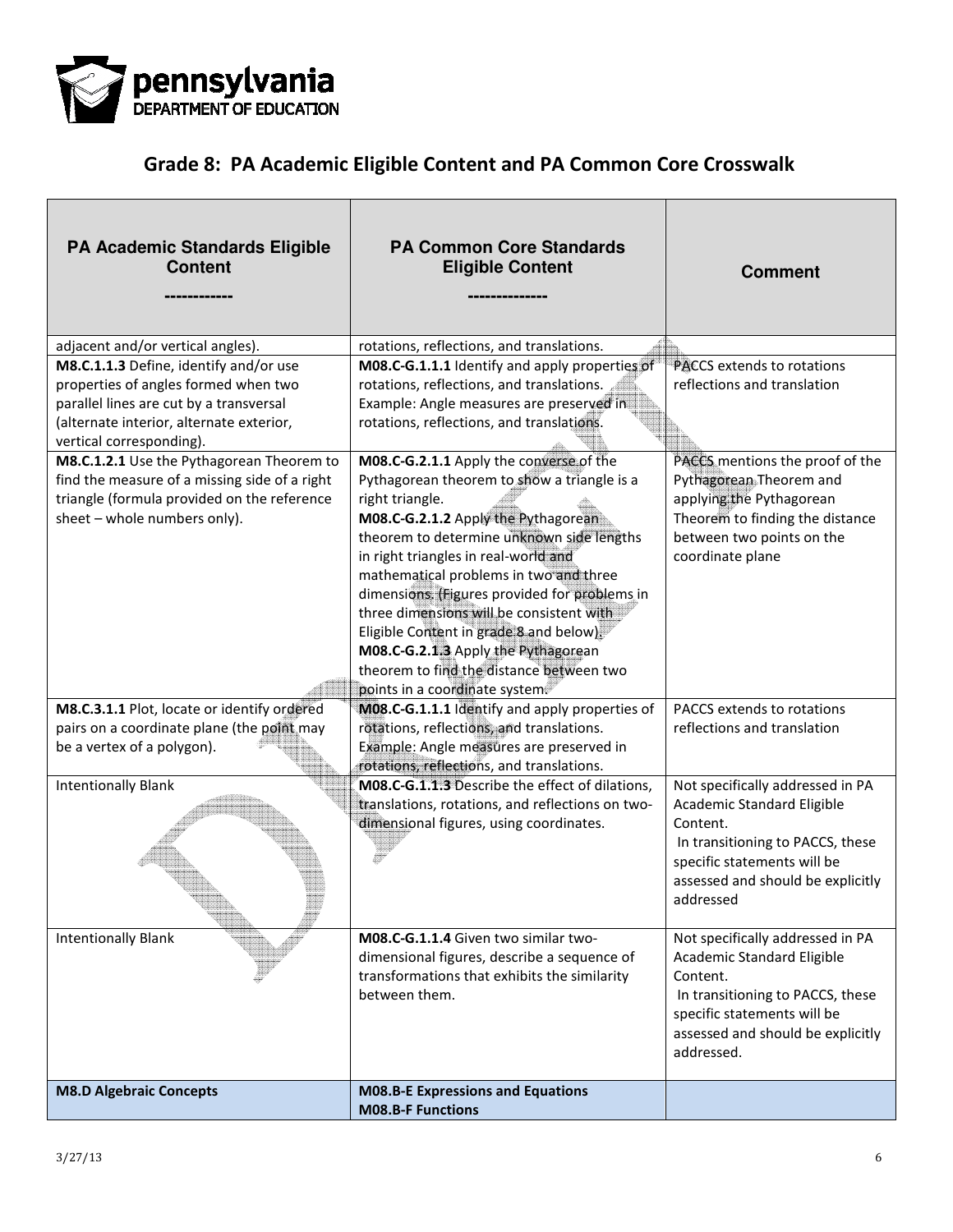

| <b>PA Academic Standards Eligible</b><br><b>Content</b>                                                                                                       | <b>PA Common Core Standards</b><br><b>Eligible Content</b>                                                                                                                                                                                                                                                                                                                                                                                                                                                                                                                                                                                                                                                                                                                                                 | <b>Comment</b>                                                                                                                                                                         |
|---------------------------------------------------------------------------------------------------------------------------------------------------------------|------------------------------------------------------------------------------------------------------------------------------------------------------------------------------------------------------------------------------------------------------------------------------------------------------------------------------------------------------------------------------------------------------------------------------------------------------------------------------------------------------------------------------------------------------------------------------------------------------------------------------------------------------------------------------------------------------------------------------------------------------------------------------------------------------------|----------------------------------------------------------------------------------------------------------------------------------------------------------------------------------------|
| M8.D.1.1.1 Continue a numeric or algebraic<br>pattern (pattern must show 3 repetitions -<br>may include up to 2 operations, squares and<br>square roots).     | <b>Intentionally Blank</b>                                                                                                                                                                                                                                                                                                                                                                                                                                                                                                                                                                                                                                                                                                                                                                                 | Not specifically addressed in<br><b>PACCS Eligible Content</b>                                                                                                                         |
| M8.D.1.1.2 Find missing elements in<br>numeric or geometric patterns and/or<br>functions (may be given a table or rule -<br>pattern must show 3 repetitions). | <b>Intentionally Blank</b>                                                                                                                                                                                                                                                                                                                                                                                                                                                                                                                                                                                                                                                                                                                                                                                 | Not specifically addressed in<br><b>PACCS Eligible Content</b>                                                                                                                         |
| M8.D.1.1.3 Determine the rule of a function<br>(given elements in an input-output table,<br>chart or list - limit to linear functions).                       | M08.B-F.1.1.1 Determine whether a relation is<br>a function.                                                                                                                                                                                                                                                                                                                                                                                                                                                                                                                                                                                                                                                                                                                                               | <b>PACCS determination functions</b>                                                                                                                                                   |
|                                                                                                                                                               | M08.B-F.1.1.2 Compare properties of two<br>functions each represented in a different way<br>(i.e., algebraically, graphically, numerically in<br>tables, or by verbal descriptions).<br>Example: Given a linear function represented<br>by a table of values and a linear function<br>represented by an algebraic expression,<br>determine which function has the greater rate<br>of change.                                                                                                                                                                                                                                                                                                                                                                                                               | Not specifically addressed in PA<br>Academic Standard Eligible<br>Content.                                                                                                             |
| M8.D.2.1.1 Solve one- or two-step equations<br>and inequalities (should not include absolute<br>values - one variable only).                                  | M08.B-E.3.1.1 Write and identify linear<br>equations in one variable with one solution,<br>infinitely many solutions, or no solutions.<br>Show which of these possibilities is the case by<br>successively transforming the given equation<br>into simpler forms, until an equivalent<br>equation of the form $x = a$ , $a = a$ , or $a = b$<br>results (where a and b are different numbers).<br>M08.B-E.3.1.2 Solve linear equations that have<br>rational number coefficients, including<br>equations whose solutions require expanding<br>expressions using the distributive property and<br>collecting like terms.<br><b>M08.B-F.1.1.3</b> Interpret the equation $y = mx +$<br>b as defining a linear function whose graph is a<br>straight line; give examples of functions that<br>are not linear. | PACCS asks for examples of linear<br>equations with one, infinite or no<br>solutions rational coefficients in<br>equations are used. Linear<br>functions are specifically<br>mentioned |
| M8.D.2.1.2 Use substitution to check the<br>accuracy of a given value for an equation or<br>inequality (simple inequalities with one<br>variable).            | M08.B-F.2.1.1 Construct a function to model a<br>linear relationship between two quantities.<br>Determine the rate of change and initial value<br>of the function from a description of a                                                                                                                                                                                                                                                                                                                                                                                                                                                                                                                                                                                                                  | PACCs talks about functions only<br>in more detail than PA                                                                                                                             |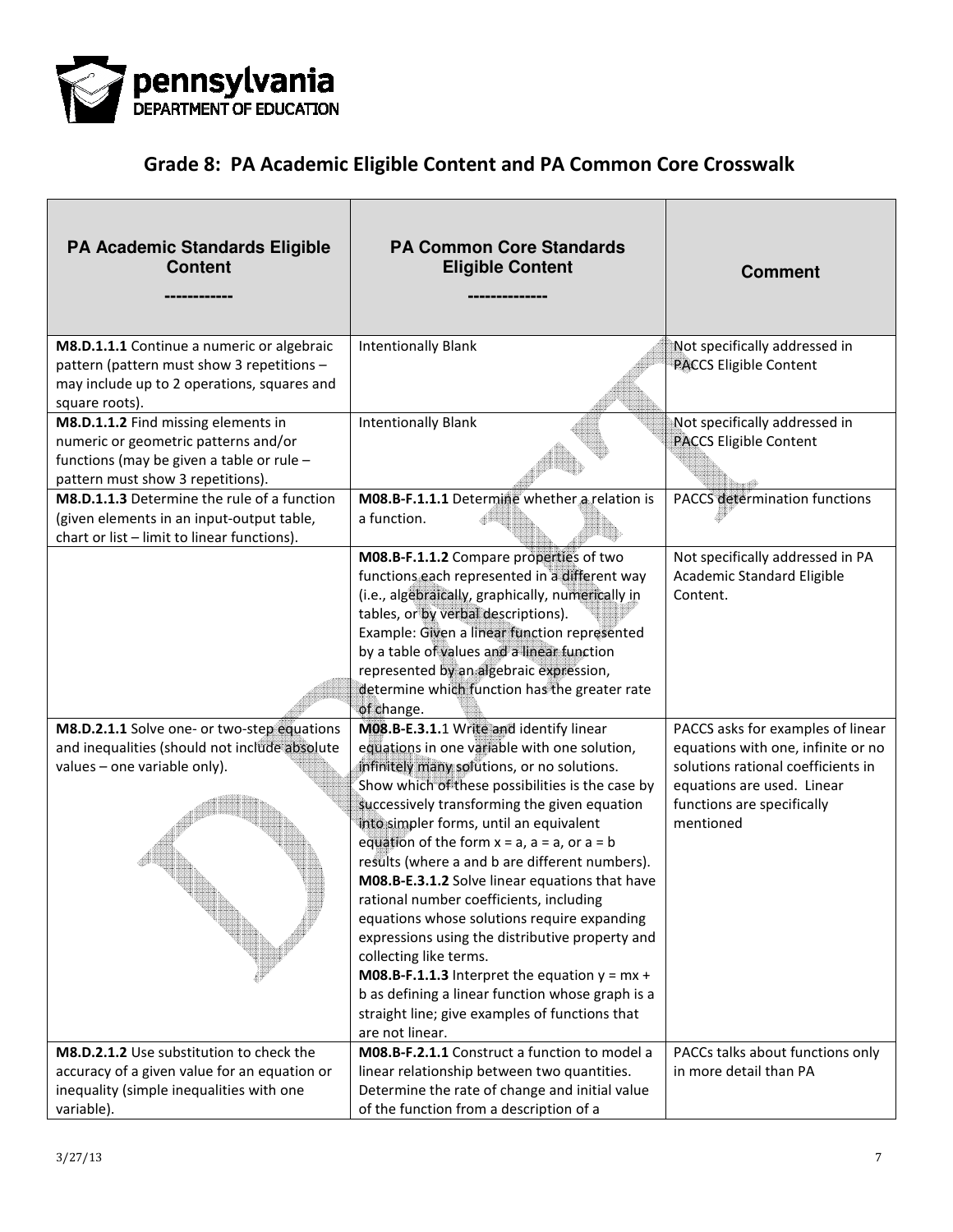

| PA Academic Standards Eligible<br><b>Content</b>                                                                                                                                                        | <b>PA Common Core Standards</b><br><b>Eligible Content</b>                                                                                                                                                                                                                                                                                                                                                                                                                                                                                              | <b>Comment</b>                                                                                                                                                                          |
|---------------------------------------------------------------------------------------------------------------------------------------------------------------------------------------------------------|---------------------------------------------------------------------------------------------------------------------------------------------------------------------------------------------------------------------------------------------------------------------------------------------------------------------------------------------------------------------------------------------------------------------------------------------------------------------------------------------------------------------------------------------------------|-----------------------------------------------------------------------------------------------------------------------------------------------------------------------------------------|
|                                                                                                                                                                                                         | relationship or from two (x, y) values, including<br>reading these from a table or from a graph,<br>Interpret the rate of change and initial value of<br>a linear function in terms of the situation it<br>models and in terms of its graph or a table of<br>values.                                                                                                                                                                                                                                                                                    |                                                                                                                                                                                         |
| M8.D.2.1.3 Determine the value of an<br>algebraic expression by simplifying and/or<br>substituting a number for the variable.                                                                           | M08.B-F.2.1.1 Construct a function to model a<br>linear relationship between two quantities.<br>Determine the rate of change and initial value<br>of the function from a description of a<br>relationship or from two $(x, y)$ values, including<br>reading these from a table or from a graph.<br>Interpret the rate of change and initial value of<br>a linear function in terms of the situation it<br>models and in terms of its graph or a table of<br>values.                                                                                     | PACCS talks about functions only<br>in more detail than PA Academic                                                                                                                     |
| M8.D.2.2.1 Match a written situation to its<br>numeric and/or algebraic expression,<br>equation or inequality (up to two variables in<br>equations or expressions - one variable with<br>inequalities). | M08.B-F.2.1.2 Describe qualitatively the<br>functional relationship between two quantities<br>by analyzing a graph (e.g., where the function<br>is increasing or decreasing, linear or<br>nonlinear). Sketch or determine a graph that<br>exhibits the qualitative features of a function<br>that has been described verbally.                                                                                                                                                                                                                          | PACCS analyzes graphs                                                                                                                                                                   |
| M8.D.2.2.2 Write and/or solve an equation<br>for a given problem situation (one variable<br>only).                                                                                                      | M08.B-E.3.1.2 Solve linear equations that have<br>rational number coefficients, including<br>equations whose solutions require expanding<br>expressions using the distributive property and<br>coffecting like terms.<br>M08.B-F.2.1.2 Describe qualitatively the<br>functional relationship between two quantities<br>by analyzing a graph (e.g., where the function<br>is increasing or decreasing, linear or<br>nonlinear). Sketch or determine a graph that<br>exhibits the qualitative features of a function<br>that has been described verbally. | PACCS extends to more<br>complicated linear equations and<br>graphical analysis                                                                                                         |
| M8.D.4.1.1 Graph a linear function based on<br>an x/y table (integers only).                                                                                                                            | M08.B-E.3.1.1 Write and identify linear<br>equations in one variable with one solution,<br>infinitely many solutions, or no solutions.<br>Show which of these possibilities is the case by<br>successively transforming the given equation<br>into simpler forms, until an equivalent                                                                                                                                                                                                                                                                   | PACCS asks for examples of linear<br>equations with one, infinite or no<br>solutions, rational coefficients in<br>equations are used. Linear<br>functions are specifically<br>mentioned |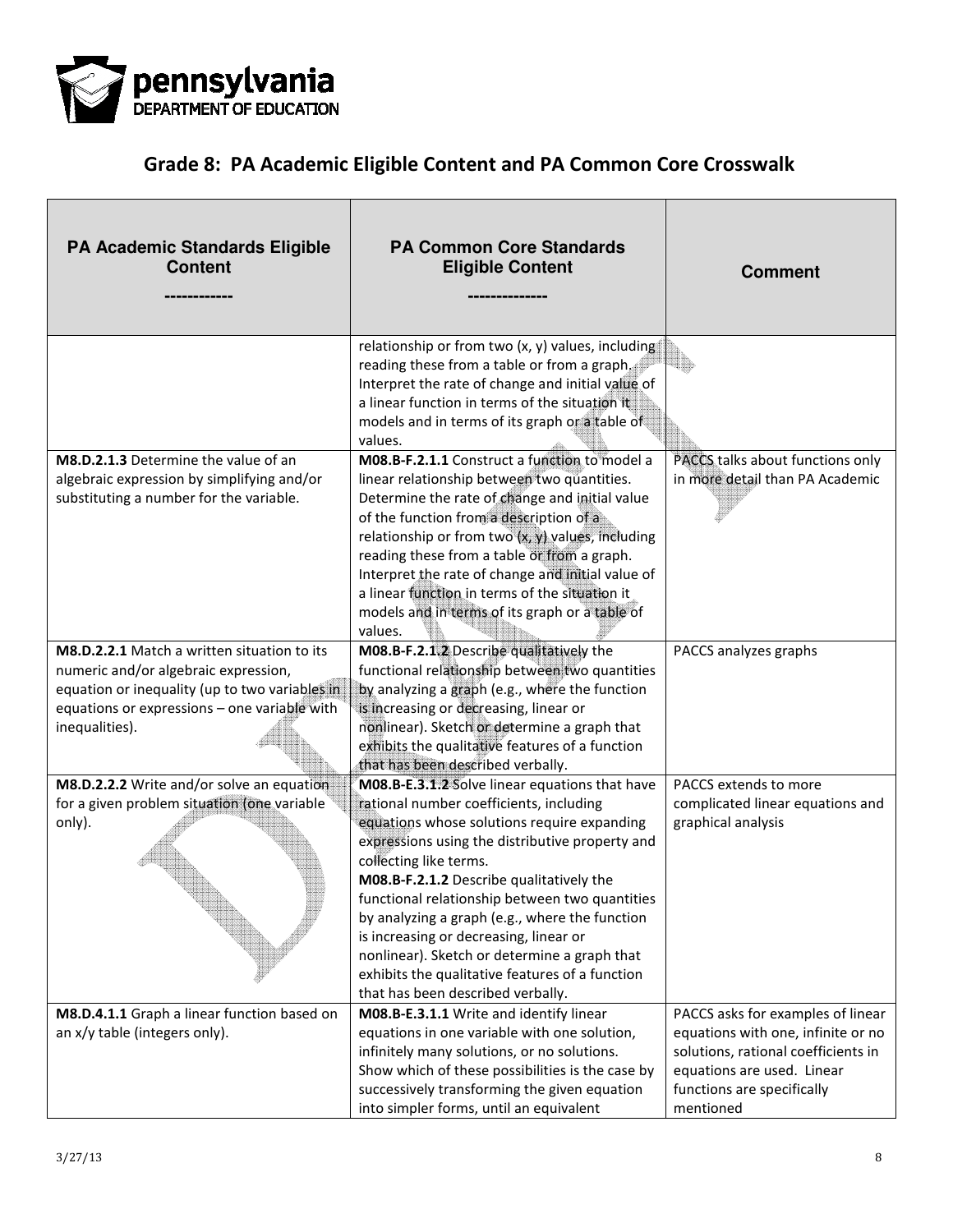

| <b>PA Academic Standards Eligible</b><br><b>Content</b>                                                                   | <b>PA Common Core Standards</b><br><b>Eligible Content</b>                                                                                                                                                                                                                                                                                                        | <b>Comment</b>                                                                                                                                                                                   |
|---------------------------------------------------------------------------------------------------------------------------|-------------------------------------------------------------------------------------------------------------------------------------------------------------------------------------------------------------------------------------------------------------------------------------------------------------------------------------------------------------------|--------------------------------------------------------------------------------------------------------------------------------------------------------------------------------------------------|
| M8.D.4.1.2 Match the graph of a linear<br>function to its x/y table (integers only).                                      | equation of the form $x = a$ , $a = a$ , or $a = b$<br>results (where a and b are different numbers).<br>M08.B-E.3.1.1 Write and identify linear<br>equations in one variable with one solution,<br>infinitely many solutions, or no solutions.<br>Show which of these possibilities is the case by                                                               | PACCS asks for examples of linear<br>equations with one, infinite or no<br>solutions, rational coefficients in<br>equations are used. Linear                                                     |
| <b>M8.D.4.1.3</b> Match the linear equation ( $y =$<br>$mx + b$ form) to the $x/y$ table (integers only<br>in the table). | successively transforming the given equation<br>into simpler forms, until an equivalent<br>equation of the form $x = a$ , $a = a$ , or $a = b$<br>results (where a and b are different numbers).<br><b>M08.B-E.2.1.3</b> Derive the equation $y = mx$ for a<br>line through the origin and the equation $y =$<br>mx + b for a line intercepting the vertical axis | functions are specifically<br>mentioned<br>PACCS moves beyond matching                                                                                                                           |
|                                                                                                                           | at b.<br>M08.B-E.3.1.2 Solve linear equations that have<br>rational number coefficients, including<br>equations whose solutions require expanding<br>expressions using the distributive property and<br>collecting like terms.                                                                                                                                    |                                                                                                                                                                                                  |
| <b>Intentionally Blank</b>                                                                                                | M08.B-E.3.1.3 Interpret solutions to a system<br>of two linear equations in two variables as<br>points of intersection of their graphs, because<br>points of intersection satisfy both equations<br>simultaneously.                                                                                                                                               | Not specifically addressed in PA<br>Academic Standard Eligible<br>Content.<br>In transitioning to PACCS, these<br>specific statements will be<br>assessed and should be explicitly<br>addressed. |
| <b>Intentionally Blank</b>                                                                                                | M08.B-E.3.1.4 Solve systems of two linear<br>equations in two variables algebraically, and<br>estimate solutions by graphing the equations.<br>Solve simple cases by inspection.<br>Example: $3x + 2y = 5$ and $3x + 2y = 6$ have no<br>solution because $3x + 2y$ cannot<br>simultaneously be 5 and 6.                                                           | Not specifically addressed in PA<br>Academic Standard Eligible<br>Content.<br>In transitioning to PACCS, these<br>specific statements will be<br>assessed and should be explicitly<br>addressed. |
| <b>Intentionally Blank</b>                                                                                                | M08.B-E.3.1.5 Solve real-world and<br>mathematical problems leading to two linear<br>equations in two variables.<br>Example: Given coordinates for two pairs of<br>points, determine whether the line through<br>the first pair of points intersects the line                                                                                                     | Not specifically addressed in PA<br>Academic Standard Eligible<br>Content.<br>In transitioning to PACCS, these<br>specific statements will be<br>assessed and should be explicitly               |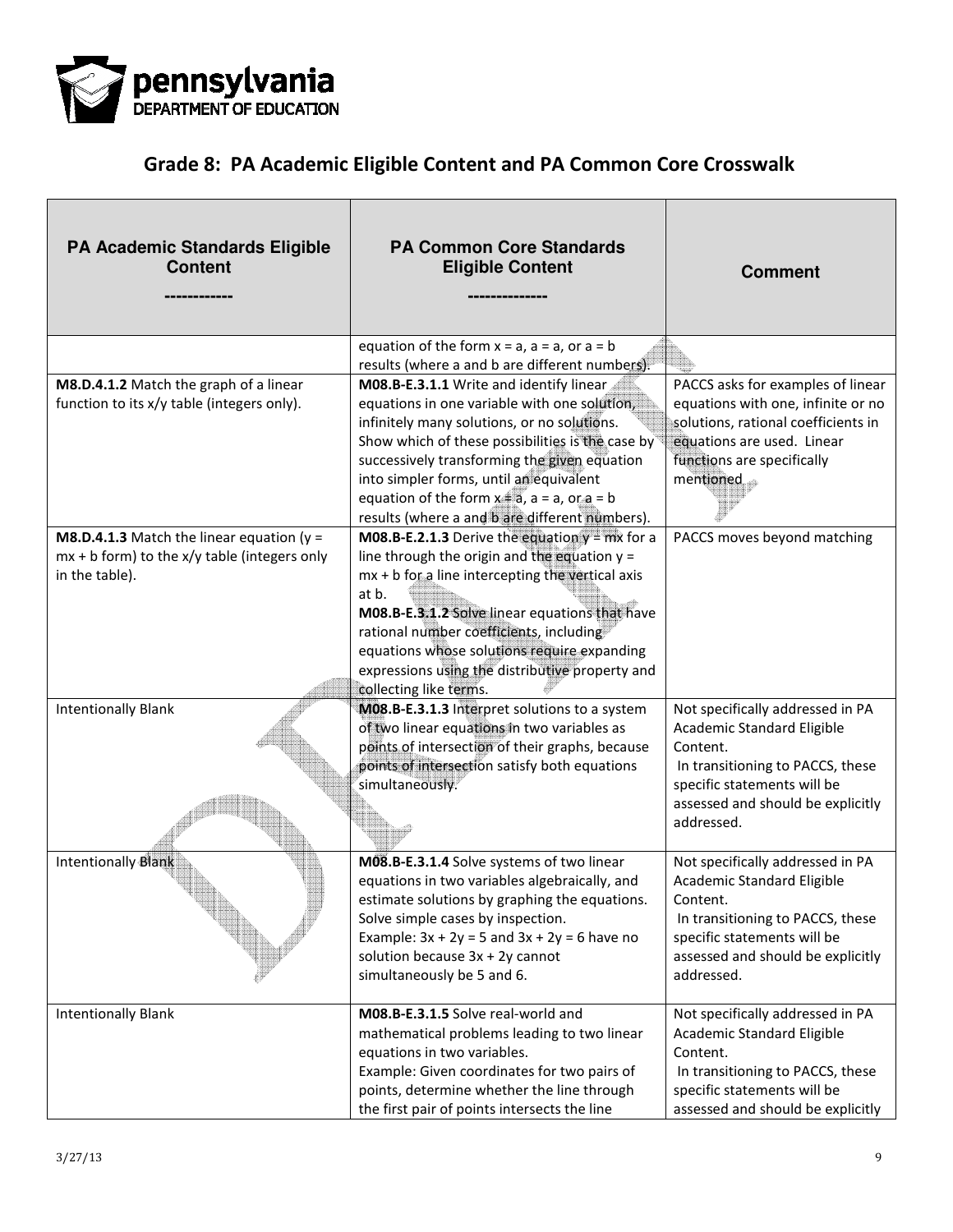

| <b>PA Academic Standards Eligible</b><br><b>Content</b>                                                                                                 | <b>PA Common Core Standards</b><br><b>Eligible Content</b>                                                                                                                                                                                                                                                                                                                                                                                                               | <b>Comment</b>                                                 |
|---------------------------------------------------------------------------------------------------------------------------------------------------------|--------------------------------------------------------------------------------------------------------------------------------------------------------------------------------------------------------------------------------------------------------------------------------------------------------------------------------------------------------------------------------------------------------------------------------------------------------------------------|----------------------------------------------------------------|
|                                                                                                                                                         | through the second pair.                                                                                                                                                                                                                                                                                                                                                                                                                                                 | addressed.                                                     |
| <b>M8.E Data Analysis and Probability</b>                                                                                                               | <b>M08.D-S Statistics and Probability</b>                                                                                                                                                                                                                                                                                                                                                                                                                                |                                                                |
| M8.E.1.1.1 Choose and/or explain the                                                                                                                    | M08.D-S.1.1.1 Construct and interpret scatter                                                                                                                                                                                                                                                                                                                                                                                                                            | PACCS works to construct and                                   |
| correct representation (graph) for a set of<br>data.                                                                                                    | plots for bivariate measurement data to<br>investigate patterns of association between<br>two quantities. Describe patterns such as<br>clustering, outliers, positive or negative<br>correlation, linear association, and nonlinear<br>association.                                                                                                                                                                                                                      | interpret                                                      |
| M8.E.1.1.2 Analyze data and/or answer<br>questions pertaining to data shown in<br>multiple line graphs, circle graphs or<br>histograms.                 | M08.D-S.1.1.1 Construct and interpret scatter<br>plots for bivariate measurement data to<br>investigate patterns of association between<br>two quantities. Describe patterns such as<br>clustering, outliers, positive or negative<br>correlation, linear association, and nonlinear<br>association.<br>M08.D-S.1.1.2 For scatter plots that suggest a<br>linear association, identify a line of best fit by<br>judging the closeness of the data points to the<br>line. | PACCS goes into a great detail<br>about scatter plots only     |
| M8.E.1.1.3 Interpret data shown in stem-<br>and-leaf or box-and-whisker plots.                                                                          | M08.D-S.1.1.1 Construct and interpret scatter<br>plots for bivariate measurement data to<br>investigate patterns of association between<br>two quantities. Describe patterns such as<br>clustering, outliers, positive or negative<br>correlation, linear association, and nonlinear<br>association.                                                                                                                                                                     | PACCS goes into a great detail<br>about scatter plots only     |
| M8.E.3.1.1 Find the probability for a<br>mutually exclusive or an independent event<br>(written as a fraction in simplest form).                        | <b>Intentionally Blank</b>                                                                                                                                                                                                                                                                                                                                                                                                                                               | Not specifically addressed in<br><b>PACCS Eligible Content</b> |
| M8.E.3.2.1 Determine/show the number of<br>permutations and/or combinations for an<br>event using up to four choices (e.g.,<br>organized list, etc.).   | <b>Intentionally Blank</b>                                                                                                                                                                                                                                                                                                                                                                                                                                               | Not specifically addressed in<br>PACCS Eligible Content        |
| M8.E.4.1.1 Fit a line to a scatter plot and/or<br>describes any correlation between the two<br>variables (positive, negative, strong, weak or<br>none). | M08.D-S.1.1.1 Construct and interpret scatter<br>plots for bivariate measurement data to<br>investigate patterns of association between<br>two quantities. Describe patterns such as<br>clustering, outliers, positive or negative                                                                                                                                                                                                                                       | PACCS goes into a great detail<br>about scatter plots only     |